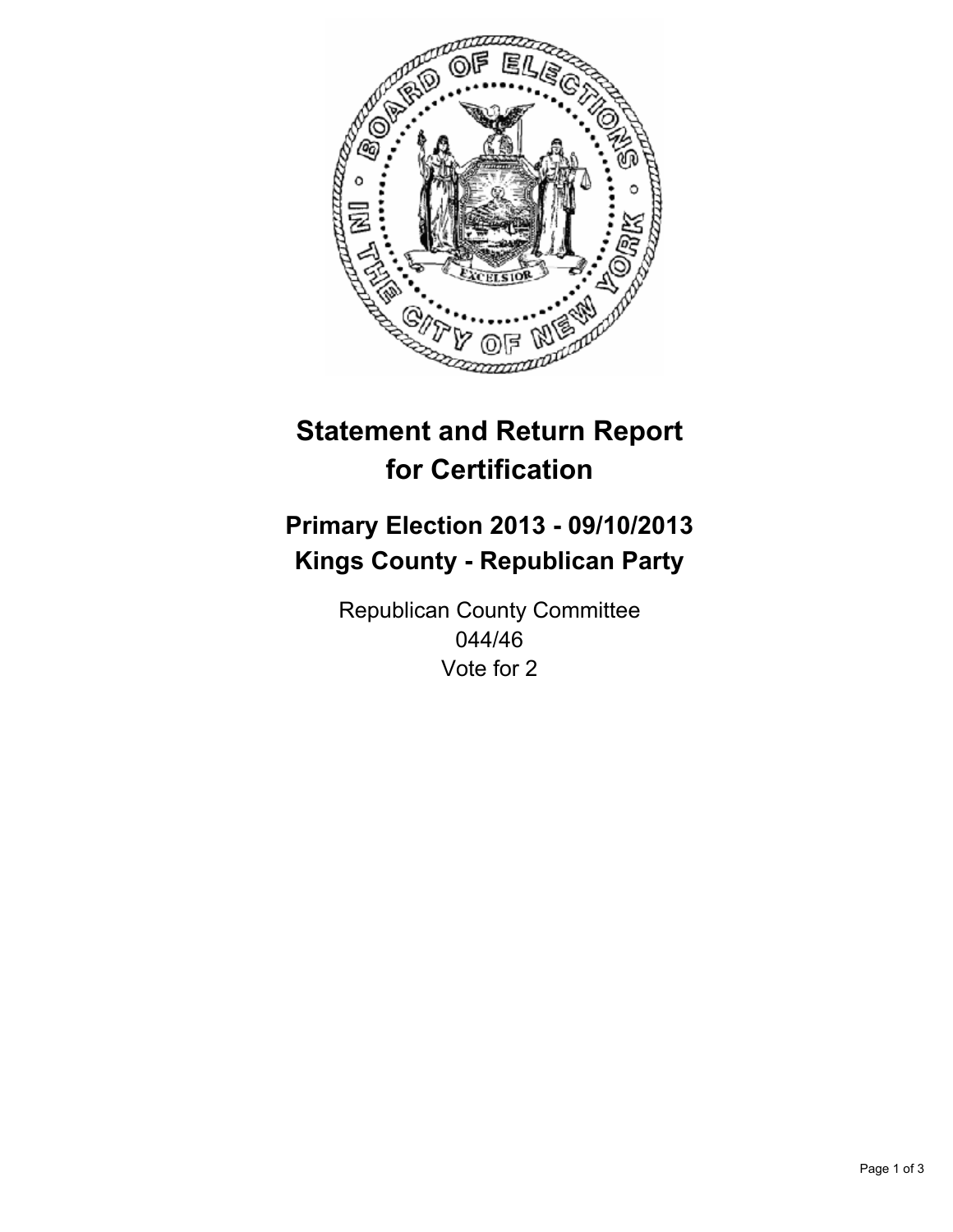

#### **Assembly District 46**

| <b>EMERGENCY</b>            | 0  |
|-----------------------------|----|
| ABSENTEE/MILITARY           | 0  |
| <b>FEDERAL</b>              | 0  |
| <b>SPECIAL PRESIDENTIAL</b> | 0  |
| <b>AFFIDAVIT</b>            | 0  |
| <b>MAYYA KIVENKO</b>        | 29 |
| <b>JEANNE M. MCNAIR</b>     | 9  |
| <b>GREGORY VAKSMAN</b>      | 31 |
| <b>THOMAS IANELLI</b>       |    |
| <b>Total Votes</b>          | 70 |